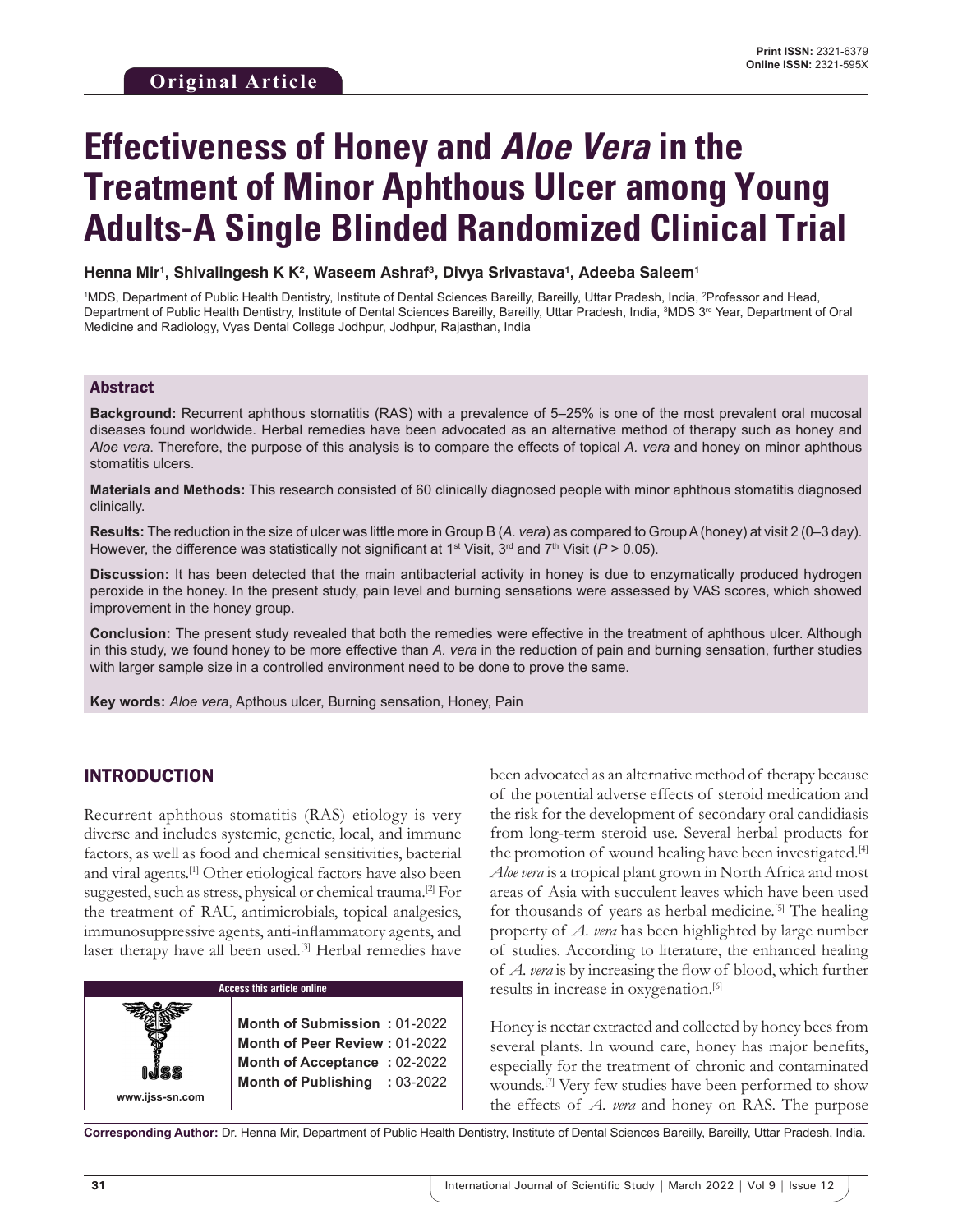of this analysis is thus to compare the effects of topical *A. vera* and honey on minor aphthous stomatitis ulcers. This research consisted of 60 clinically diagnosed people with minor aphthous stomatitis diagnosed clinically. The entire sample was randomly divided into two groups with 30 patients each.

# MATERIALS AND METHODS

From November 2018 to November 2019, this study was performed in the Public Health Dentistry Department. This research consisted of 60 clinically diagnosed people with minor aphthous stomatitis diagnosed clinically, who gave informed consent. Consent was also obtained from the Institutional Ethical Committee. The entire sample was randomly divided into two groups with 30 patients each. The subjects were provided with the honey and *A. vera* in similar colored containers. To measure the effectiveness of honey and *A. vera* gel in Group A and Group B respectively, patients were advised to spread a thin layer of *A. vera* and honey using sterile cotton applicator 4 times daily (after meals and at bedtime) for 7 days as a sole remedy without using any other medication. After both medications were applied, all patients were advised to avoid solid and liquid diets for 30 min. On the 3 day, the patients were recalled for followup and were again prescribed the medicine for 4 days following the aforementioned guidelines. Patients were recalled for further evaluation on the 7<sup>th</sup> day.

#### **Inclusion Criteria**

- The study involved patients who had a positive history of having similar oral mucosal ulcers for 3–4 months and ulcers for <48 h.
- Clinically diagnosed patients with chronic aphthous stomatitis measuring  $\leq$ 5 mm in size in the oral cavity and who gave written consent for participation.
- Only single ulcers were considered for the study.

#### **Exclusion Criteria**

- The study excluded patients with a history of associated systemic disease.
- Cases of chronic aphthous stomatitis (major), lesions of herpetic form, numerous RAS lesions, and smoking.
- In addition, no consideration was given to patients with a history of hypersensitivity to honey or *A. vera*.

#### **Clinical Parameters**

The following clinical parameters have been recorded and evaluated.

a. Size of ulcers (in mm)-after starting treatment, ulcer size was recorded on every 3 day and 7<sup>th</sup> day/till the ulcer heals completely using a calibrated dental probe with millimeter marking.

- b. Pain-Visual Analog Scale (0–10) was used to determine the intensity of pain.
- c. Burning sensation-Visual analog scale (0–10) was also used to determine the intensity of burning sensation.

## **Statistical Analysis**

The data were entered on the Microsoft Excel spreadsheet and imported for statistical analysis into the Statistical Package for Social Sciences (SPSS) version 22. Frequency distribution tables were created, and the chi square test was used to determine variable's association. Mean and standard deviations were measured for ulcer size, VAS scores for pain and burning sensation, and significant differences were observed by applying the Independent t-test. Statistical significance was set at  $P \leq 0.05$ .

# RESULTS

Table-1 is showing the age group distribution of Group A (Honey) and Group B (*Aloe vera*).

Table 2 is showing that in Group A (Honey), out of 60 patients 24 (40%) patients were Male and 36 (60%) patients were Female. In group B, 28 (46.7%) patients were male and 32 (53.3 %) patients were female. There was no significant difference in gender of patients in between Group A (Honey) and in Group B  $(A. \text{veral } (P > 0.05)).$ 

- Table 3 is revealing that the most common site in Group A (Honey) was Lateral border of tongue that is in 40% (24 out of 60), followed by 30% in both of Buccal Mucosa (18 out of 60) and Labial Mucosa (18 out of 60).
- In group B, the Labial Mucosa was the most common site-40% (24 out of 60), followed by Lateral border of tongue that is in  $33.3\%$  (20 out of 60) and 26.7 % (16 out of 60) in Buccal Mucosa.
- There was no significant difference in site of ulcer in between Group A (Honey) and Group B (*A. vera*) (*P*  $> 0.05$ ).

Table 4 shows that the size of the ulcer ranges from 1 to 4 mm in diameter in the entire sample. The mean and standard deviation were compared for the size of ulcer. The mean size of ulcer in patients receiving honey at the time of visit 1(i.e.,  $0<sup>th</sup>$  day) was 3.70  $\pm$  0.47 mm; whereas, at visit  $3$  (i.e.,  $7<sup>th</sup>$  day), the ulcer had disappeared completely.

The mean size of ulcer receiving *A. vera* at the time of visit 1 was  $3.63 \pm 0.49$  mm; whereas, at visit 3, the ulcer had disappeared completely. The reduction in the size of ulcer was little more in Group B (*A. vera*) as compared to Group A (honey) at visit 2 (0–3 day). However, the difference was statistically not significant at Ist Visit, 3<sup>rd</sup> and  $7<sup>th</sup>$  Visit (*P* > 0.05).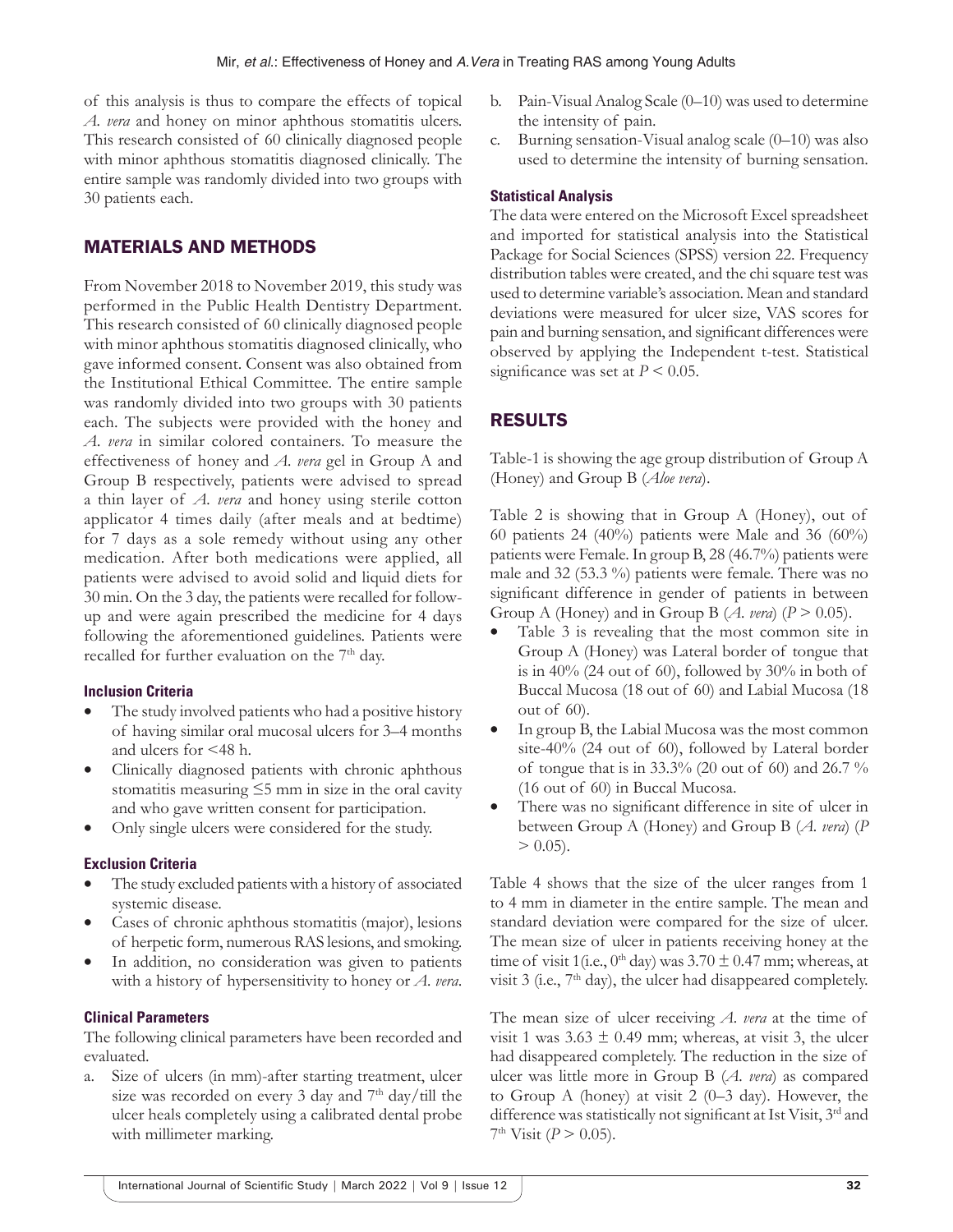Table 5 reveals the mean VAS score for Pain in Group A (Honey) at the time of visit 1 was  $6.10 \pm 0.84$ , reduced to 0 at visit 7th day visit. The mean VAS score for Pain in Group B (*A. vera*) at the time of visit 1 was  $6.25 \pm 1.00$ , and reduced to 0 at visit 7<sup>th</sup> day visit. The change in VAS scores for pain at visit 2 (0–3 day) in Group A, that is, patients receiving Honey group was little bit more as compared to Group B (*A. vera*), and the difference was statistically significant at 3rd day Visit  $(P < 0.05)$ , and the difference was not significant at 1<sup>st</sup> and  $7<sup>th</sup>$  day Visit (*P* > 0.05).

Table 6 reveals the mean VAS score for burning sensation in Group A (Honey) at the time of visit 1 was  $7.70 \pm 0.79$ and reduced to 0 at 7<sup>th</sup> visit day. The mean VAS score for burning sensation in Group B (*A. vera*) at the time of visit 1 was 7.87  $\pm$  0.76, and reduced to 0 at visit 7<sup>th</sup> day visit. The change in VAS scores for burning sensation at visit 2 (0–3 day) in Group A, that is, patients receiving Honey was more as compared to Group B(*A. vera*), and the difference was statistically significant at 3rd Visit (*P* < 0.05), difference was not significant at 1<sup>st</sup> and 7<sup>th</sup> Visit (*P*>0.05).

# **DISCUSSION**

The most common ulcerative disease of the oral mucosa is RAS. Its diagnosis and management constitute common problems in dental practice. In the present study, herbal medicine like honey and *A. vera* has been examined as an alternative topical therapy for minor RAS.

In folk medicine, herbal products have been used for many years. Van Ketel in 1892 first recognized the antibacterial property of honey. When diluted at least 9 times, honey has adequate antibacterial potency to stop bacterial development due to its acidic pH, hygroscopic properties, and hydrogen peroxide.

Glucose+H2O+O2→Gluconic acid+H2O2.

It has been detected that the main antibacterial activity in honey is due to enzymatically produced hydrogen peroxide in the honey. It also induces the release of cytokines, tumor necrosis factors alfa, interleukin 1 (IL 1) and IL 6 by monocytes in cell culture, which triggers the immune response to infection.[8]

In the present study, pain level and burning sensations were assessed by VAS scores, which showed improvement in the honey group. These findings were in contrast with the studies conducted by Yelmaz *et al*. [7] and Pandharipande *et al*. where the researchers found that Curcumin group showed statistically significant result as compared to honey.[9] However, Haddad *et al*. conducted a study which was in

## **Table 1: Age group distribution of Group A (Honey) and Group B (***Aloe vera***)**

| Age (in years) | Group A (Honey) |                                             | Group B (Aloe vera) |       |  |
|----------------|-----------------|---------------------------------------------|---------------------|-------|--|
|                |                 | Number Percentage (%) Number Percentage (%) |                     |       |  |
| $20$           | 10              | 16.7                                        |                     | 10.0  |  |
| $20 - 29$      | 31              | 51.6                                        | 32                  | 53.3  |  |
| $\geq 30$      | 19              | 31.7                                        | 22                  | 36.7  |  |
| Total          | 60              | 100.0                                       | 60                  | 100.0 |  |

X²=3.273, *P-*value=0.195 (not significant)

## **Table 2: Gender distribution of Group A (Honey) and Group B (***Aloe vera***)**

| Gender | <b>Group A (Honey)</b> |                | Group B (Aloe vera) |                |  |
|--------|------------------------|----------------|---------------------|----------------|--|
|        | <b>Number</b>          | Percentage (%) | <b>Number</b>       | Percentage (%) |  |
| Male   | 24                     | 40.0           | 28                  | 46.7           |  |
| Female | 36                     | 60.0           | 32                  | 53.3           |  |
| Total  | 60                     | 100.0          | 60                  | 100.0          |  |

X²=0.857, *P-*value=0.836 (not significant)

## **Table 3: Site of ulcer in Group A (Honey) and Group B (***Aloe vera***)**

| <b>Site</b>              |    | <b>Group A (Honey)</b>              | <b>Group B (Aloe</b><br>vera) |       |
|--------------------------|----|-------------------------------------|-------------------------------|-------|
|                          |    | Number Percentage Number Percentage |                               |       |
| <b>Buccal Mucosa</b>     | 18 | 30.0                                | 16                            | 26.7  |
| Labial Mucosa            | 18 | 30.0                                | 24                            | 40.0  |
| Lateral border of tonque | 24 | 40.0                                | 20                            | 33.3  |
| Total                    | 60 | 100.0                               | 60                            | 100.0 |

X²=0.669, *P-*value=0.716 (not significant)

## **Table 4: Size of ulcer in Group A (Honey) and Group B (***Aloe vera***) at different visit.**

| <b>Size</b>            |                 | Group A (Honey) Group B (Aloe vera) t-value P-value |              |       |  |
|------------------------|-----------------|-----------------------------------------------------|--------------|-------|--|
|                        | <b>Mean±SD</b>  | <b>Mean±SD</b>                                      |              |       |  |
| 1 <sup>st</sup> Visit  | $3.70 + 0.47$   | $3.63 \pm 0.49$                                     | 0.770        | 0.443 |  |
| 3 <sup>rd</sup> Visit  | $1.50 \pm 0.50$ | $1.30 \pm 0.65$                                     | 1.891        | 0.061 |  |
| 7 <sup>th</sup> Visit  | $0.0 + 0.0$     | 0±0                                                 | $\mathbf{0}$ | Ω     |  |
| SD. Standard deviation |                 |                                                     |              |       |  |

SD: Standard deviation

## **Table 5: VAS score for pain in Group A (Honey) and Group B (***Aloe vera***) at different visit**

| <b>Visit</b>              | VAS score for pain                   | t-value                                         | P-value |          |
|---------------------------|--------------------------------------|-------------------------------------------------|---------|----------|
|                           | Group<br>A (Honey)<br><b>Mean±SD</b> | <b>Group B</b><br>(Aloe vera)<br><b>Mean±SD</b> |         |          |
| 1 <sup>st</sup> day Visit | $6.10\pm0.84$                        | $6.25 \pm 1.00$                                 | 0.890   | 0.376    |
| 3rd day Visit             | $1.40 \pm 0.68$                      | $1.73 \pm 0.76$                                 | 2.558   | $0.012*$ |
| 7 <sup>th</sup> day Visit | 0±0                                  | 0±0                                             | 0       | 0        |

\*statistically significant, SD: Standard deviation

agreement to our study which concluded that honey was safe and effective in reducing minor aphthous ulcer pain,